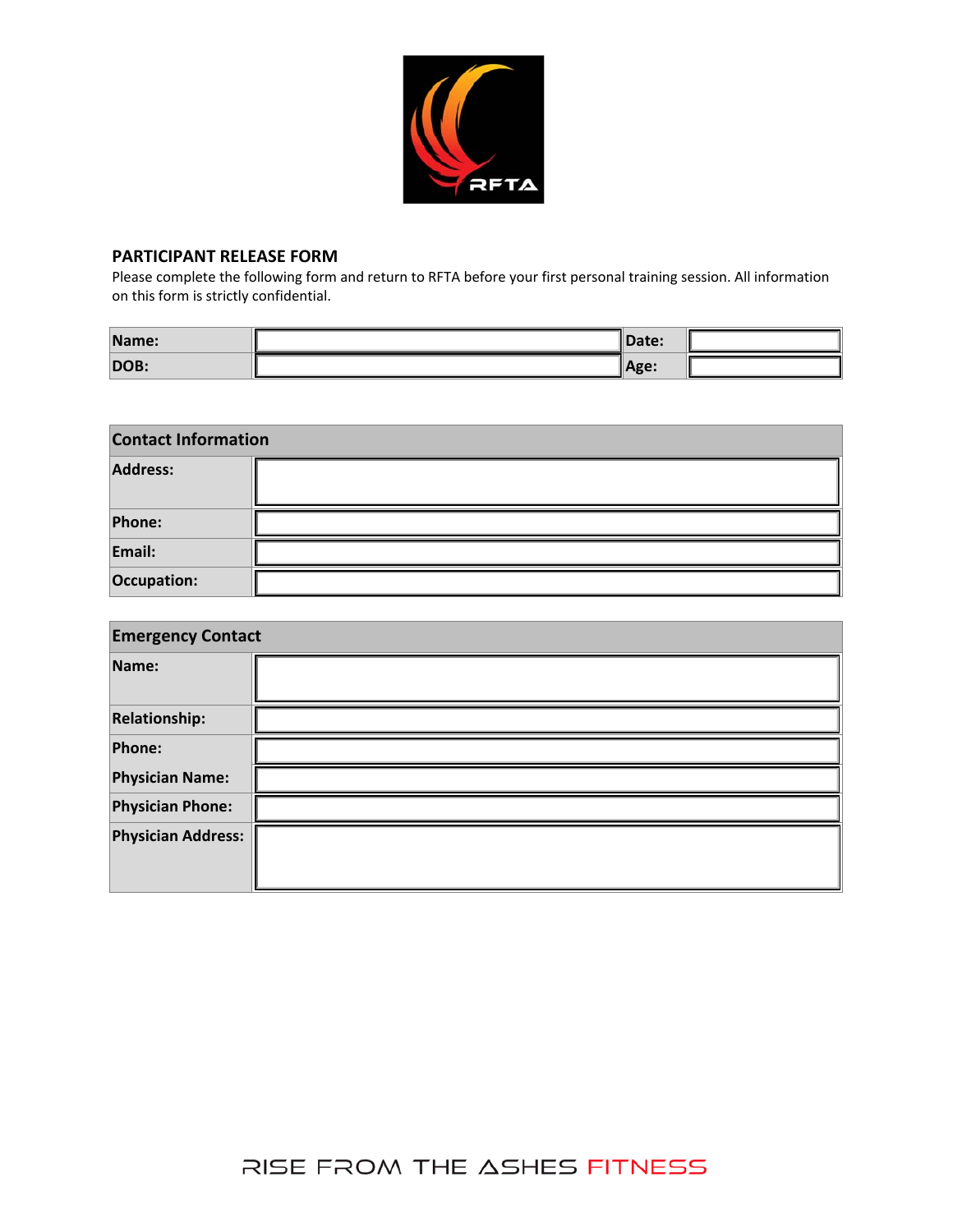#### **PARTICIPANT RELEASE AND KNOWLEDGE OF AGREEMENT**

**1)**  $\Box$  **1)**  $\Box$ and training program offered by **Rise From The Ashes Personal Training** (**RFTA**). I understand there are inherent risks in participating in a program of strenuous exercise. Consequently, I have been examined by a physician of my choice and have obtained his/her approval for my participation in a fitness program within sixty (60) days of the date set forth below. No change has occurred in my physical condition sine the date such approval was given which might affect my ability to participate in the fitness program. If a physician has not examined me, I agree to see a physician within sixty (60) days of the date set forth below to obtain his/her approval for my participation in a fitness program. I agree that RFTA shall not be liable or responsible for any injuries to me resulting from my participation in the fitness program (whether at home, at the training studio, outdoors, or at a corporate, commercial, residential, or other fitness facility) and I express release and discharge from RFTA, its owners, employees, agents, and/or assigns, from all claims, actions, judgments and the like which I or my heirs, executors, administrators or assigns may have or claim to have as a result of any injury or other damage which may occur in connection with my participation in the fitness program, excepting only an injury caused by the gorss negligence or intentional act of such person or persons. This Release shall be binding upon my heirs, executors, administrators and assigns.

### **I have read and understand this term: \_\_\_\_\_\_\_\_\_ (initial)**

**2)** I certify that the answers to the questions outlined on the PAR‐Q form are true and complete to the best of my knowledge. I acknowledge that medical clearance is required if I have answered "YES" to any of the questions on the PAR-Q form. I understand and agree that it is my responsibility to inform my Personal Trainer of any conditions or changes in my health, now and on going, which might affect my ability to exercise safely and with minimal risk of injury.

## **I have read and understand this term: \_\_\_\_\_\_\_\_\_ (initial)**

**3)** I understand that I am not obligated to perform nor participate in any activity that I do not wish to, and that it is my right to refuse such participation at any time during my training sessions. I also understand that should I feel lightheaded, faint, dizzy, nauseated, or experience pain or discomfort, I am to stop the activity and inform my Personal Trainer.

## **I have read and understand this term: \_\_\_\_\_\_\_\_\_ (initial)**

**4)** I understand the results of any fitness program cannot be guaranteed and my progress depends on my effort and cooperation in and outside of the sessions.

**I have read and understand this term: \_\_\_\_\_\_\_\_\_ (initial)**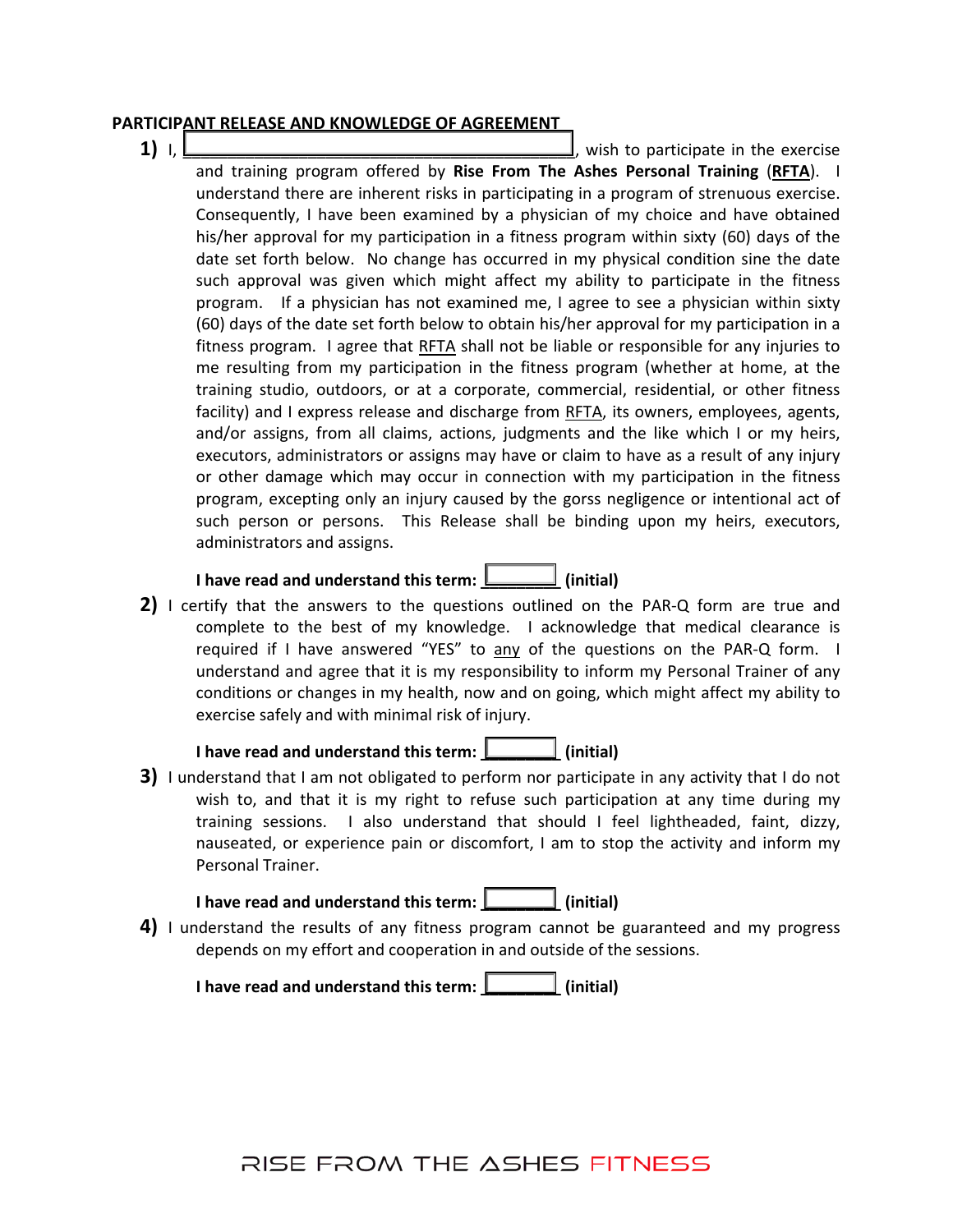**5)** I understand that all Personal Training rates are based off of 30, 60, or 90 minute sessions and should I arrive late, there is no guarantee I will receive the full session with my trainer. In return, if my Personal Trainer is late for a session, I will still receive the full session time.

## **I have read and understand this term: \_\_\_\_\_\_\_\_\_ (initial)**

**6)** I understand that RFTA bills its Personal Training clients on a PRE-PAY basis. Once my trainer and I have decided upon the type of training package and payment plan I will purchase, payment must be made BEFORE the sessions are conducted. Cash and checks made payable to Ashley Waldon are all accepted. I understand that all Private Personal Training sessions must be redeemed within six months of purchase.

### **I have read and understand this term: \_\_\_\_\_\_\_\_\_ (initial)**

**7)** I understand that RFTA operates on a scheduled appointment basis for ALL Private Personal Training sessions and thus, requires that I provide 48 hours notice when canceling an appointment. No charge will be levied should I cancel with MORE than 48 hours notice given. Should I cancel a session with 48 to 24 hours prior notice, I will be charged 50% for that session. Should I cancel a session with LESS than 24 hours prior notice, I will be charged in full for that session. I understand that RFTA recommends that all cancelled sessions re rescheduled to ensure consistency and fitness progress.

### **I have read and understand this term: \_\_\_\_\_\_\_\_\_ (initial)**

**8)** I understand that during a personal training session, my trainer may have to use Touch Training to correct alignment and/or to focus my concentration on a particular muscle area to be targeted. If I feel uncomfortable or experience any type of discomfort with Touch Training, I will immediately request that my personal trainer discontinue using this technique.



**9)** I understand that usage of any nutritional supplements is done under my own will and has not been prescribed by my Personal Trainer.

**I have read and understand this term: \_\_\_\_\_\_\_\_\_ (initial)**

**10)** I understand that RFTA may, on occasion, photograph or film some of their client events/sessions and I provide written approval for them to use these pictures and media for promotional purposes.

**I have read and understand this term: \_\_\_\_\_\_\_\_\_ (initial)**

I have read this Release and Terms of Agreement, and I understand all of its terms. I sign it voluntarily and with full knowledge of its significance.

| <b>Client:</b>           | Date:         |  |
|--------------------------|---------------|--|
| <b>Personal Trainer:</b> | <b>IDate:</b> |  |

## RISE FROM THE ASHES FITNESS